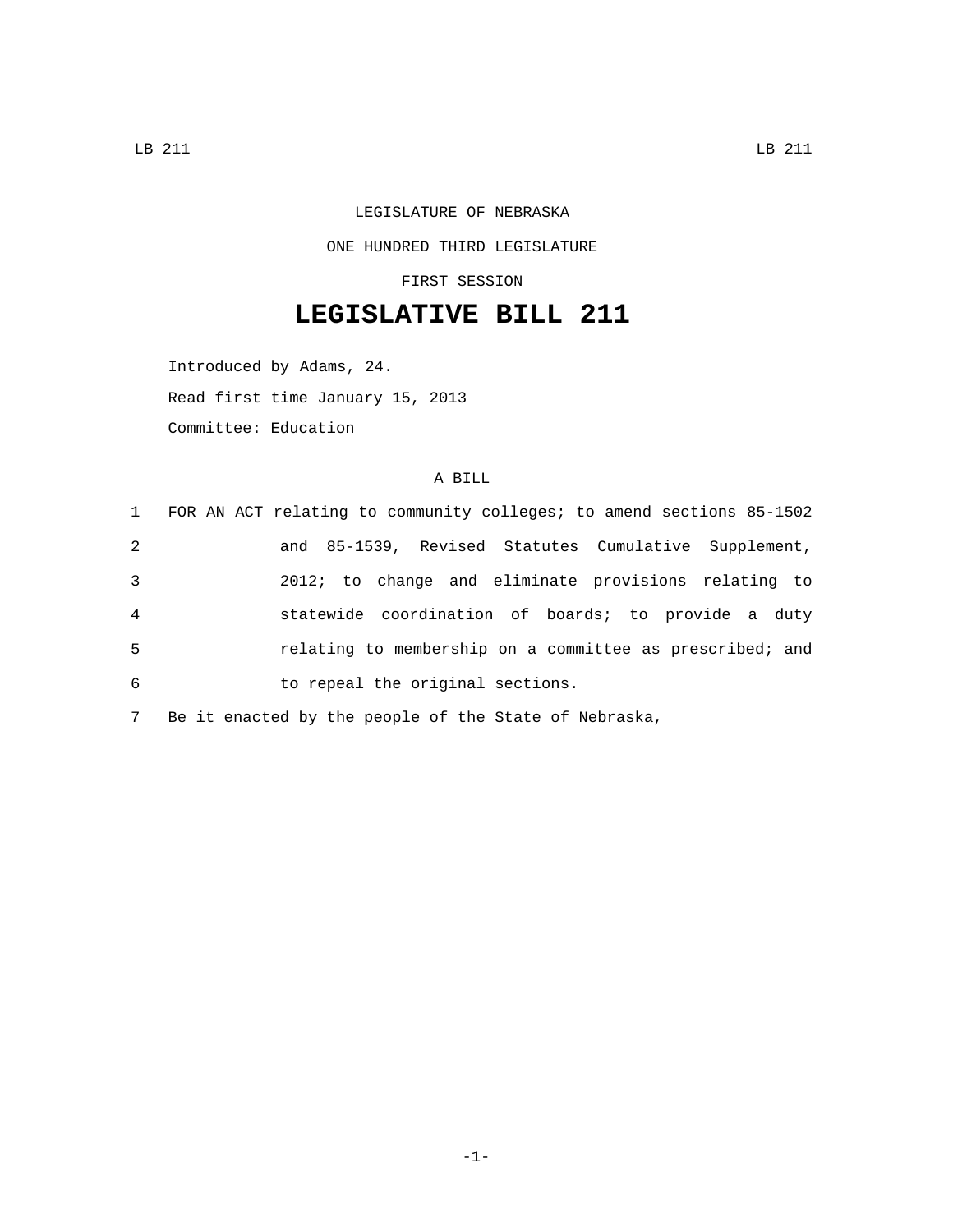Section 1. Section 85-1502, Revised Statutes Cumulative 2 Supplement, 2012, is amended to read:

 85-1502 (1) It is the intent of the Legislature that a clear distinction between area governance and statewide coordination for the community college areas be recognized and that such coordination is appropriate in order to provide the most cost- effective programs for residents of each community college area. It is further the intent of the Legislature that coordination of the community colleges by the Coordinating Commission for Postsecondary Education be conducted as provided in Article VII, section 14, of the Constitution of Nebraska and the Coordinating Commission for Postsecondary Education Act. It is further the intent of the Legislature that such coordination not be conducted through a board 14 or association representing all the community colleges and that membership in any boards or associations of community colleges be 16 voluntary. through an association of the boards.

 (2) The board of governors of any community college area 18 may pay from college funds an amount to be determined by the board of governors for membership in boards or associations of community 20 colleges.

 $(2)$  Through June 30, 2011, all of the boards shall be a part of and shall be represented by such association. Coordination services provided by such association shall include (a) preparation 24 of a system strategic plan, (b) coordination of the budget request for the biennium, (c) facilitation of program-needs assessment and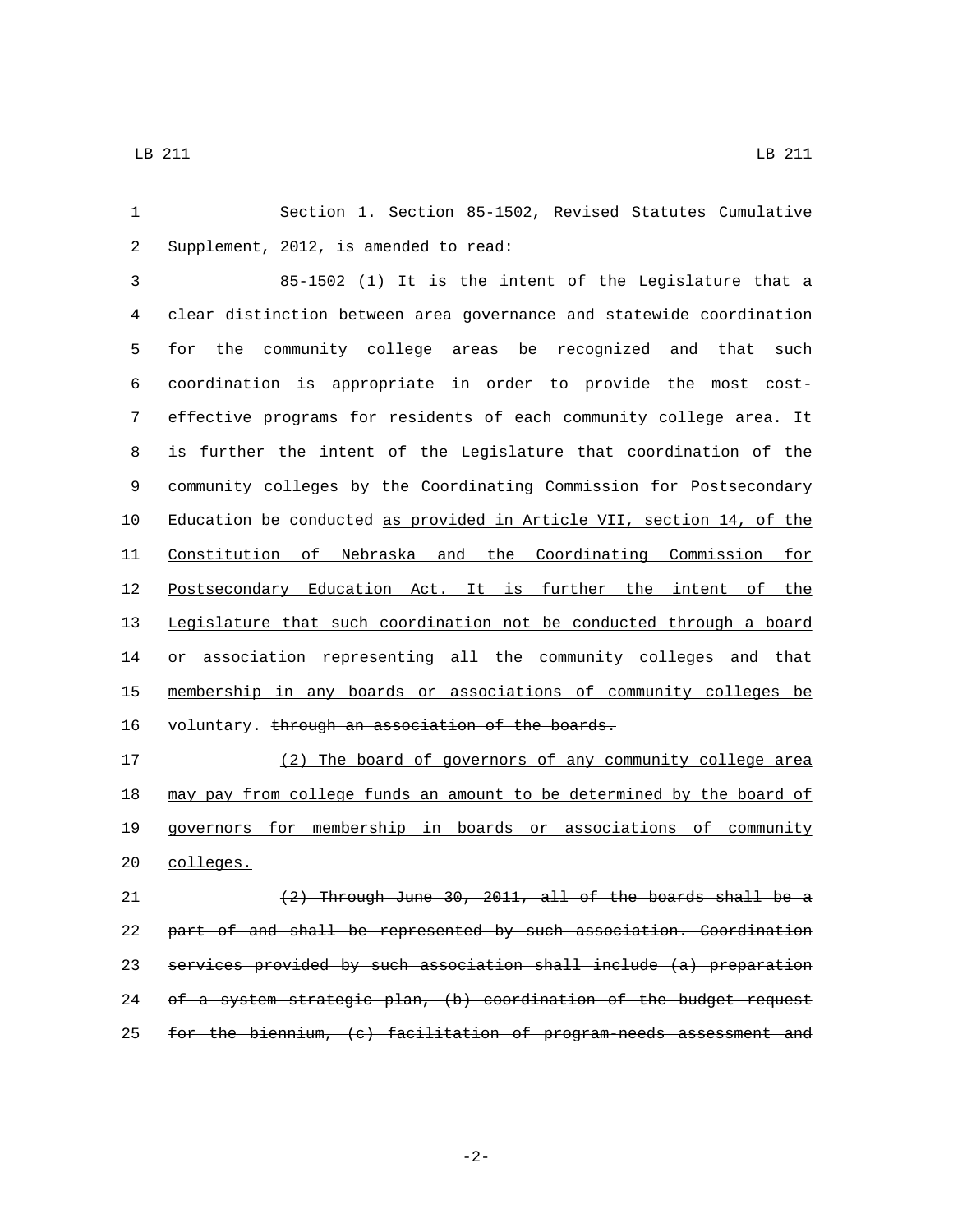articulation, (d) recommendation and facilitation of the appointment of representatives to committees, boards, commissions, task forces, and any other state-level bodies requesting or requiring participation from the community college system, and (e) facilitation of responses to data and information requests for the system.  $(3)$  All activities conducted pursuant to this section by such association shall be conducted in accordance with the Open 8 Meetings Act.  $(4)$   $(3)$  Nothing in this section shall be construed to require or provide for state control of the operations of any community college area or to abridge the governance ability, rights, or responsibilities of any board. Nothing in this section shall be construed to limit the ability or authority of the commission to fulfill its responsibilities and duties regarding the individual community college areas and the individual community college area 16 campuses. Sec. 2. Section 85-1539, Revised Statutes Cumulative 18 Supplement, 2012, is amended to read: 85-1539 There is hereby created the Nebraska Community College Student Performance and Occupational Education Grant Committee. The committee shall consist of (1) a representative of the Coordinating Commission for Postsecondary Education who shall serve 23 as chairperson of the committee, (2) a representative of the Department of Economic Development, (3) a representative of the Department of Labor, (4) a representative of the State Department of

-3-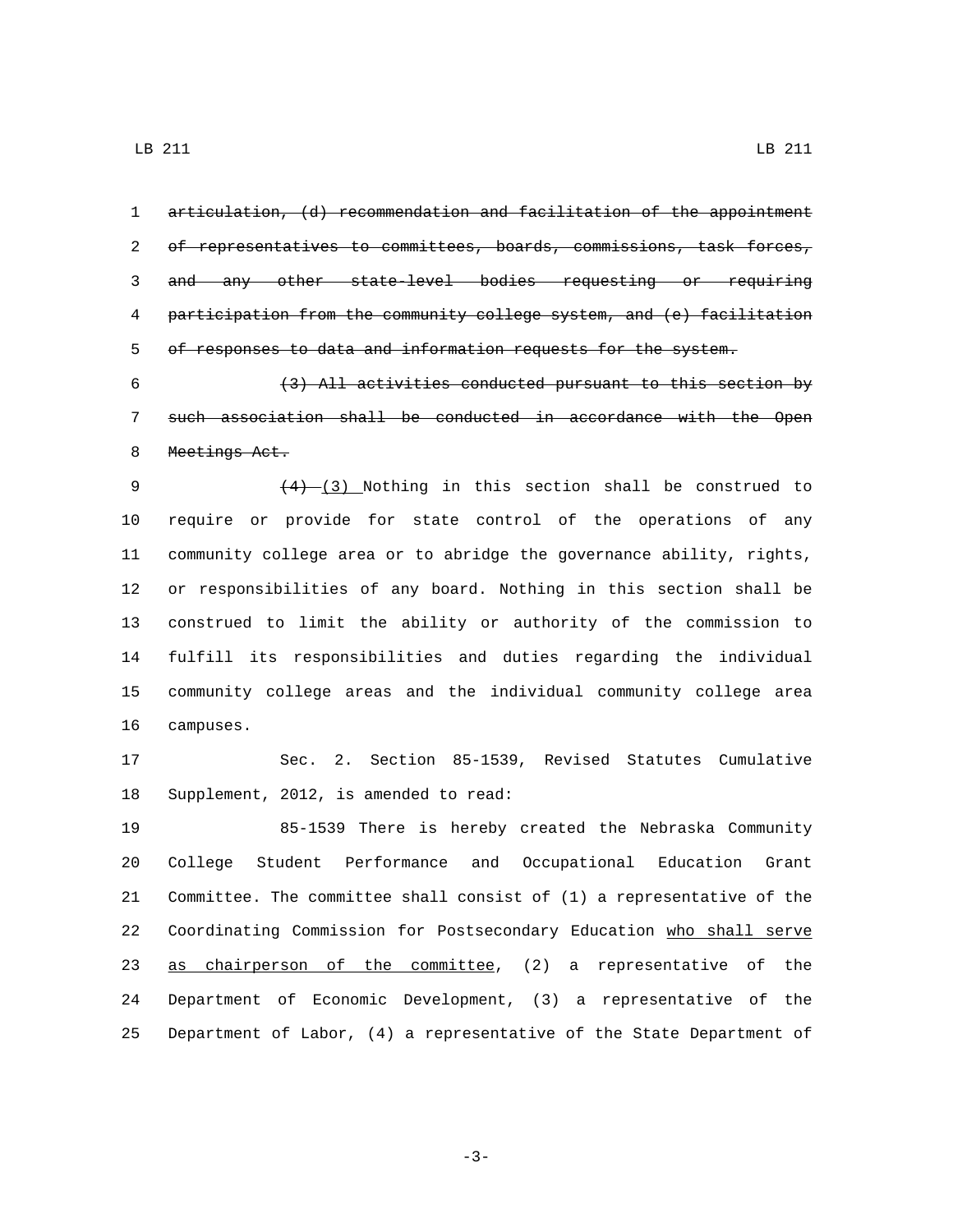Education, (5) a representative affiliated with one of the two community college areas with the two smallest full-time equivalent student enrollment totals for the most recent fiscal year, (6) a representative affiliated with one of the two community college areas with the two largest full-time equivalent student enrollment totals for the most recent fiscal year, and (7) a representative affiliated with one of the two community college areas not included in the categories provided in subdivisions (5) and (6) of this section. Each member shall be appointed by the agency or community college areas being represented. The representatives appointed pursuant to subdivisions (5) through (7) of this section shall serve terms of two years and shall be succeeded by a representative affiliated with the community college areas not represented for the preceding term.

 The committee shall develop guidelines for and annually determine the allocation of the Nebraska Community College Student Performance and Occupational Education Grant Fund and any other funds appropriated to Program 99 in Agency 83, Aid to Community Colleges, pursuant to this section and section 85-1540. The total amount allocated for a fiscal year shall not exceed the amounts appropriated from the fund and such other funds as may be appropriated by the Legislature for such fiscal year. The commission shall certify the allocation determined by the committee on or before September 10 of the fiscal year for which such allocation is being certified and shall report such allocation to the Department of Administrative Services. The department shall distribute the total of such

-4-